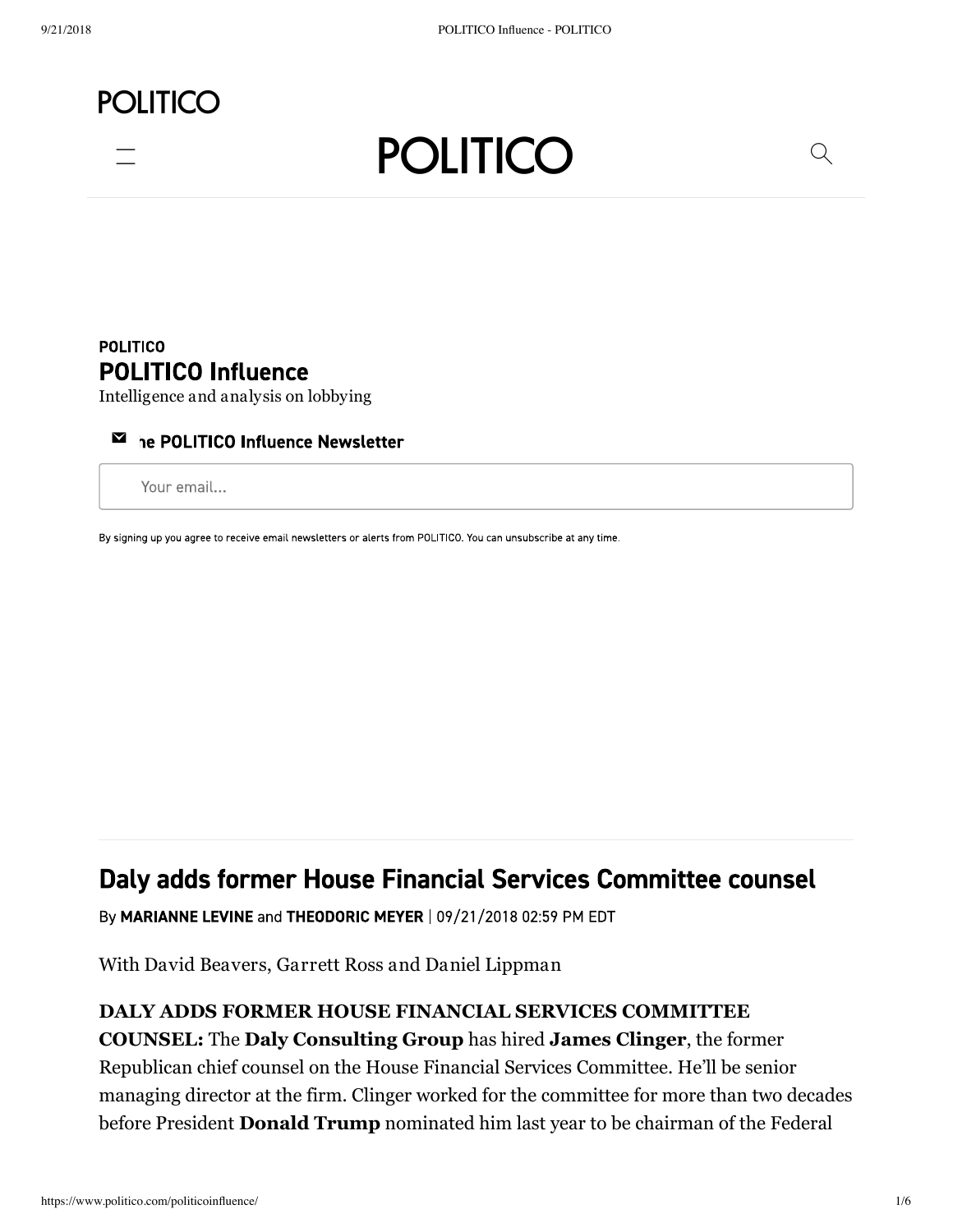Deposit Insurance Corporation. (He ultimately withdrew from consideration due to family considerations.) Since he left the committee last year, Clinger is no longer bound by House ethics rules that prohibit senior staffers from lobbying the committees on which they served. Daly Consulting Group lobbies for a number of clients on financial services issues, including **Fidelity** and **Goldman Sachs**.

#### **FORMER DEPUTY COMMERCE SECRETARY JOINS SOFTBANK: Bruce**

**Andrews**, who was deputy secretary of the Commerce Department under President **Barack Obama**, will become vice president of global public policy at **SoftBank**, the Japanese conglomerate that owns most of **Sprint** and has a minority stake in **Uber.** He was previously managing director of **Rock Creek Global Advisors.** Andrews' hiring comes after SoftBank poached **Ziad Ojakli** from **Ford** this summer to become senior vice president and global government affairs officer. Until May, SoftBank had no lobbyists in Washington. That's when the company rehired the **Carmen Group** to work on Sprint's merger with **T-Mobile**.

— In an interview with PI, Andrews said, as an example of the type of issue he'll work on, that "often the investments that Softbank makes in companies need to be considered by [the Committee on Foreign Investment in the United States.]" As of now, Andrews does not plan to lobby. He will start Oct. 1.

**Good afternoon, and welcome to PI.** Happy first day of fall! Send tips to mlevine@politico.com and tmeyer@politico.com. You can also follow us on Twitter: @theodoricmeyer and @marianne\_levine**.**

**COALITION PUSHING FOR CONSERVATION FUND REAUTHORIZATION:** The **Conservation for Economic Growth Coalition** sent a letter to Senate and House leadership this week urging them to permanently reauthorize the Land and Water Conservation Fund, which uses royalties paid by energy companies to fund recreation and conservation projects. Its authorization is set to expire Sept. 30.

— "When venture capitalists analyze an investment opportunity, or fast-growing company executives are searching where they will locate their next facility, the probability that the company will be able to recruit the best and brightest to help the company grow is critical to their decisions," the letter reads. "And access to first-class outdoor recreational opportunities is extremely important to these target employees." The coalition, whose members include dozens of venture capitalists, entrepreneurs and executives, is run by **38 North Solutions**. **Here's the full letter.**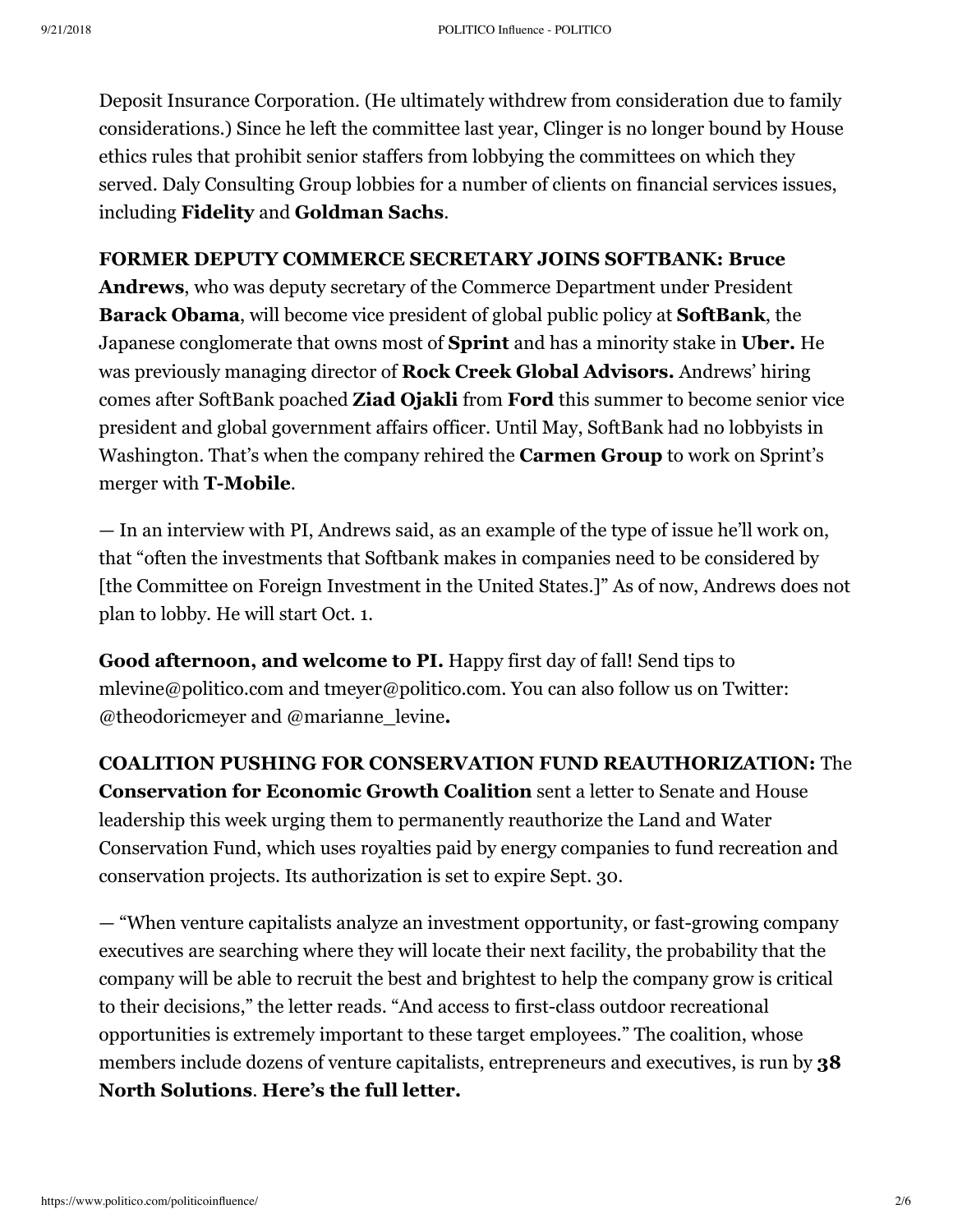**IN TODAY'S NOTABLE REGISTRATIONS: BP America** hired **Michael Zehr** of **HBW Resources** to lobby on "energy development on federal lands; renewable fuels standard; tariffs, trade, and sanctions; energy and electricity market regulation. BP America, which spent \$1.2 million on lobbying in the second quarter, also has the **Duberstein Group**, **Arnold & Porter Kaye Scholer, Covington & Burling, Fierce Government Relations, Stuntz Davis & Staffier** and **Jim Massie & Partners** on retainer, according to disclosure filings.

#### **KAVANAUGH ACCUSER LEANS ON DEMOCRATIC OPERATIVE FOR ADVICE:**

"**Christine Blasey Ford,** the woman who has accused Supreme Court nominee **Brett Kavanaugh** of sexually assaulting her when they were both teenagers, is being advised by Democratic operative **Ricki Seidman**," **POLITICO's Annie Karni** reports. "Seidman, a senior principal at **TSD Communications,** in the past worked as an investigator for Sen. **Ted Kennedy,** and was involved with Anita Hill's decision to testify against Supreme Court Nominee **Clarence Thomas.** 'I believe her and I think she's very courageous for coming this far,' Seidman said in a brief interview, confirming her role advising Ford. She also worked as **Joe Biden'**s communications director during the 2008 general election campaign, after he was named Barack Obama's running mate. In 2009, according to her online biography, she helped the White House manage the confirmation of Obama's Supreme Court nominee **Sonia Sotomayor.** Before that, she worked in the Clinton White House as deputy communications director." Full story.

#### **BIG SPENDERS COME OUT IN ANTICIPATION OF THE 2018 MIDTERMS:**

"With fewer than 50 days remaining before the 2018 midterms, political action committees and super PACs are raising and spending huge amounts of money with Democrats surging in their quest to seize control of the House, which would put them in position to begin nonstop investigations of the Trump administration and, depending upon the findings of Special Counsel **Robert Mueller**, possibly commence impeachment proceedings against President Trump," the **Center for Public Integrity's Sarah Kleiner, Lateshia Beachum, Dave Levinthal** and **Carrie Levine** report. "The Democrats need to win 23 seats to flip the House and think they're at least competitive in almost four times that number, if their spending is any indication. And Democratic money is pouring into Representative **Kyrsten Sinema**'s Arizona Senate race against Republican Representative **Martha McSally**."

— Here's an interesting data point: "136: Number of state-level political candidates to whom the federal PAC of oil giant **ExxonMobil** contributed money from August 13 through 15. The PAC especially targeted politicos in North Dakota, Ohio, Pennsylvania,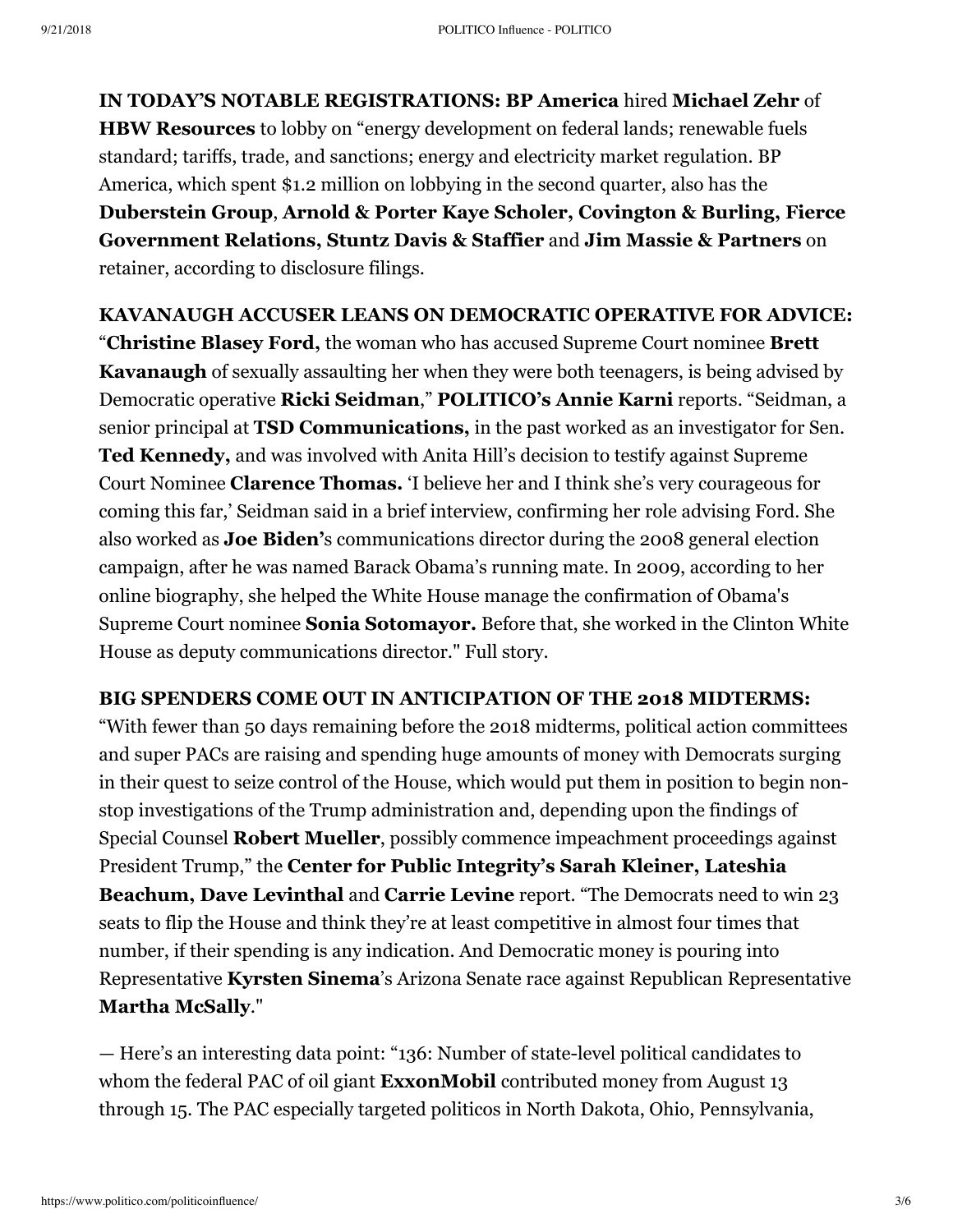West Virginia and Wyoming. It's not unheard of for a federal PAC to make contributions to state-level politicians, but rarely will one make so many such contributions in such a brief period of time. An ExxonMobil representative did not respond to a request for comment." Full story.

#### **RUSSIA'S DIVISIVE TWITTER CAMPAIGN TOOK A PROGUN STANCE:**

"Russia's influence campaign on **Twitter** pushed pro-gun and pro-**National Rifle Association** messages during the 2016 election and beyond — a rare example of consistency in a scheme that mostly sought to play up extremes on the left and right," **NPR's Tim Mak** reports. "On every issue, from race to health care, women's rights to police brutality, gay marriage to global warming, accounts associated with the Internet Research Agency sought to amplify controversy by playing up conflict. Except when it came to guns and the NRA. That's according to a new analysis of millions of now-deleted Twitter posts connected to the group, done by NPR in collaboration with an outside data firm." Full story.

#### **JOBS REPORT:**

— "The **American Bankers Association** has hired an aide for Rep. **David Scott** (D-Ga.) to work with House Democrats as part of the trade group's congressional lobbying team," **POLITICO**'s **Zachary Warmbrodt** reports. "Scott senior legislative assistant **Tanner Daniel** will join ABA on Oct. 1 as vice president for congressional relations, according to an internal memo obtained by POLITICO."

#### **NEW JOINT FUNDRAISERS:**

None

#### **NEW PACs:**

American United PAC (PAC) Anal Trump Super PAC (PAC) Californians For Change (super PAC) Planned Parenthood Of Orange And San Bernardino Counties Community Action Fund PAC (super PAC) Safe Streets Safe Communities (super PAC) So It Has Come To This (PAC)

#### **NEW LOBBYING REGISTRATIONS:**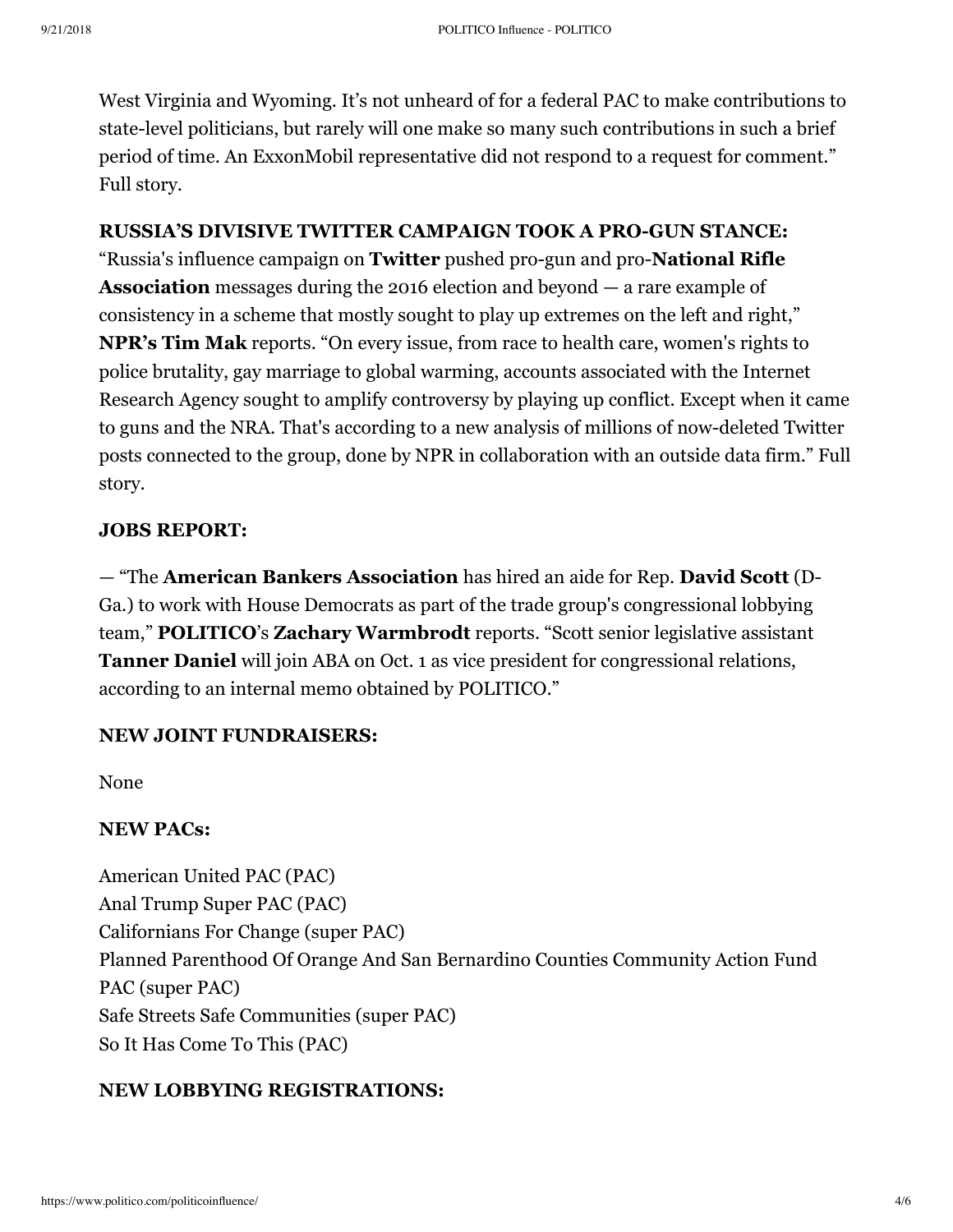Butzel Long, P.C.: ElringKlinger USA, Inc. Cornerstone Government Affairs, Inc.: City of Des Moines Cornerstone Government Affairs, Inc.: Greater Houston Partnership DiNino Associates, LLC: Cornerstone Government Affairs obo City of Des Moines GrossmanHeinz: Pharmaceutical Industry Labor Management Association HBW Resources: BP America, Inc. Jochum Shore & Trossevin PC: CIMC Intermodel Equipment LLC Monument Policy Group, LLC: Alaska Airlines, Inc.

#### **NEW LOBBYING TERMINATIONS:**

Neiweem Group LLC: Southern Utah University Neiweem Group LLC: United Spinal Association Neiweem Group LLC: VetsFirst Aspect 50: People for the Ethical Treatment of Animals Policy Matters, LLC (formerly known as TKB Consulting, LLC): Colorado Historical Society Policy Matters, LLC (formerly known as TKB Consulting, LLC): Imagine!

## About Us Advertising **Breaking News Alerts** Careers **Credit Card Payments Digital Edition FAQ** Feedback **Headlines** Photos **POWERJobs** Press **Print Subscriptions**

**RSS**